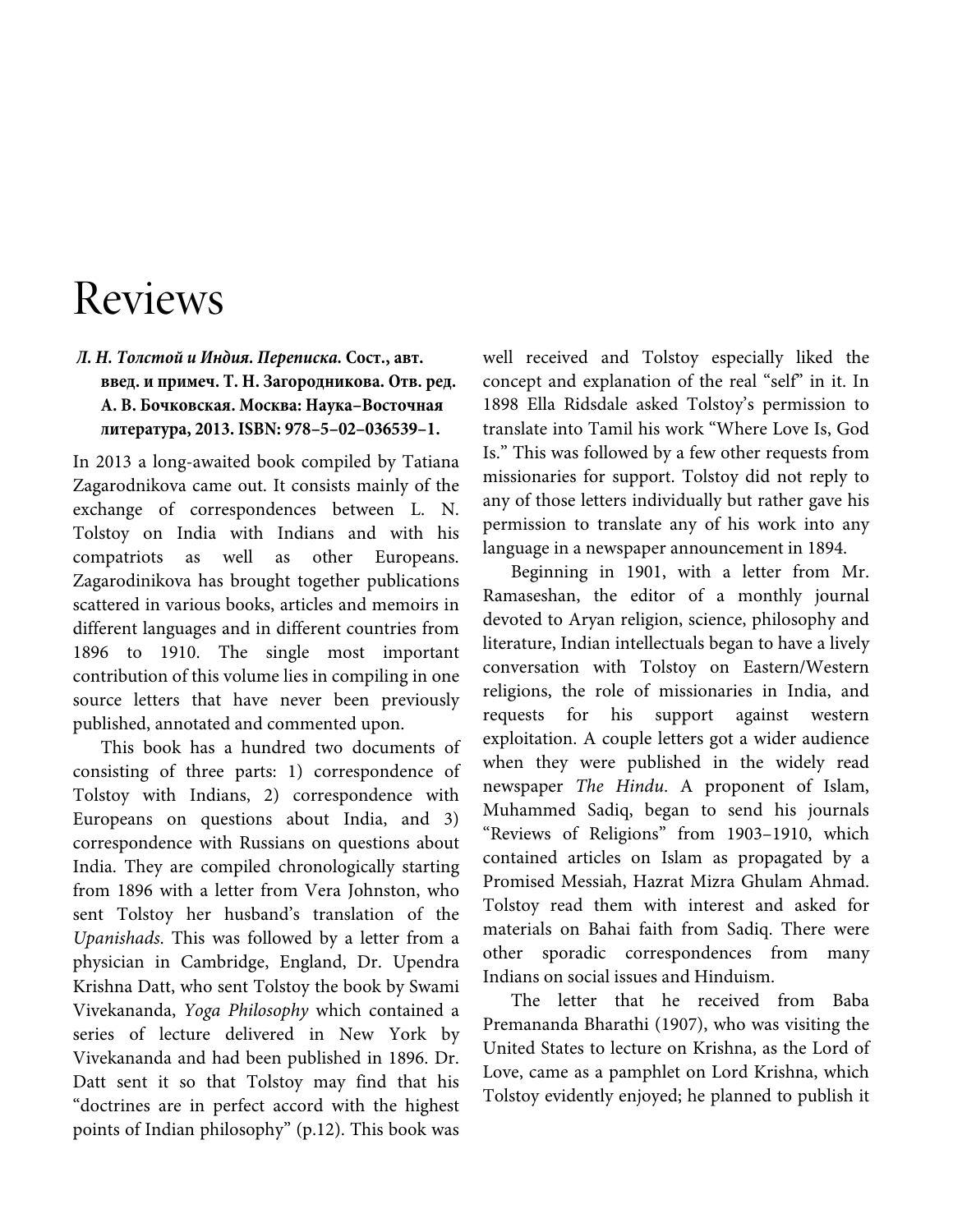in Russian with some selected quotes and introduction.

The same year there was letter from the editor, Mr. Gopal Chetty, of a magazine called *New Reformer* that aimed at eradicating false and selfish desires in society and in their place establishing reason, justice and love. Tolstoy was pleased to receive the magazine from 1907 until his death and said that western readers would like read more on Indian religious teachings and philosophy. Gopal Chetty wrote the first biography in India of Tolstoy in 1909, and sent it for including in the publication commemorating Tolstoy's eightieth birthday. It was translated, abridged, and made available in its edited form here for the first time.

In the same year, 1907, Abdullah al-Ma'mun Suhrawardy sent Tolstoy the "Sayings of Muhammad" written by him and the journal *Light of the World*, which he edited. Tolstoy was happy to receive them and had some portions translated and published through Posrednik, the press he founded some years earlier. Later in 1909 Suhrawardy sent a small article on Tolstoy for the "International Almanac dedicated to L. N. Tolstoy" in which he said that he was a follower of Islam and a disciple of Tolstoy, whom he saw as the advocate of peace and non-resistance. Another interesting correspondence was from Professor Rama Deva, from 1907–1910. Rama Deva sent him regularly *The Vedic Magazine and Gurukula Samachar*, which Tolstoy valued for its articles on Hinduism and on the ancient Vedic institution of education called "Gurukula."

The letter sent by Taraknath Das with the booklet *Free Hindustan* in 1908 elicited the famous, monumental "A Letter to a Hindu" by Tolstoy in which Tolstoy discussed many of ancient Indian scriptures and put forth his firm belief in universal love and non-violence. Taraknath Das respectfully disagreed with Tolstoy on employing non-violence as the only means because he felt that in certain circumstances crimes could end up being so heinous, that it may be necessary to retaliate.

This letter from Tolstoy fell in the hands of Mohandas Karamchand Gandhi, who was in London in 1909 and wanted to find out from Tolstoy himself if the copy he had was accurate and could be translated into Indian languages and distributed. Thus began the monumental correspondence between Gandhi and Tolstoy between October 1, 1909 to September 7, 1910. They had a robust exchange of letters in this short time reiterating their common belief in passive resistance and mutual understanding and admiration. These letters have been published and studied by scholars interested in Indo-Russian relationship ever since they appeared. In the last year of his life, Tolstoy continued to receive letters from Indian admirers, who would send him books and journals on Hindu philosophy. There were some well-known religious heads who were travelling in Europe wanted to visit Tolstoy, as by then Tolstoy was revered in India as a "Rishi," or sage.

The chronicling of the correspondence between Indian intellectuals, freedom fighters, journalists, and some Christian missionaries in India have all been brought together in one volume for the first time. The notes accompanying the letters help in establishing the correspondents where identifiable and explain the Indian words and expressions in their context. The flow of correspondence shows that Indians perceived Tolstoy as their ally, who could voice his opinion in support of India and convey to the world the humiliation it has had to endure under British colonialism. Indian spiritual heads were also eager to send Tolstoy materials on Hindu philosophy and religion, as they learned of Tolstoy's search for truth. Thus, Zagarodnikova's book methodically reproduces the lively correspondence between Tolstoy and Indians during the last fourteen years of his life. This book is aimed at Russian readers and so only the English and French letters are translated into Russian. I wish that the letters written by Tolstoy in Russian had also been translated into English, thus making